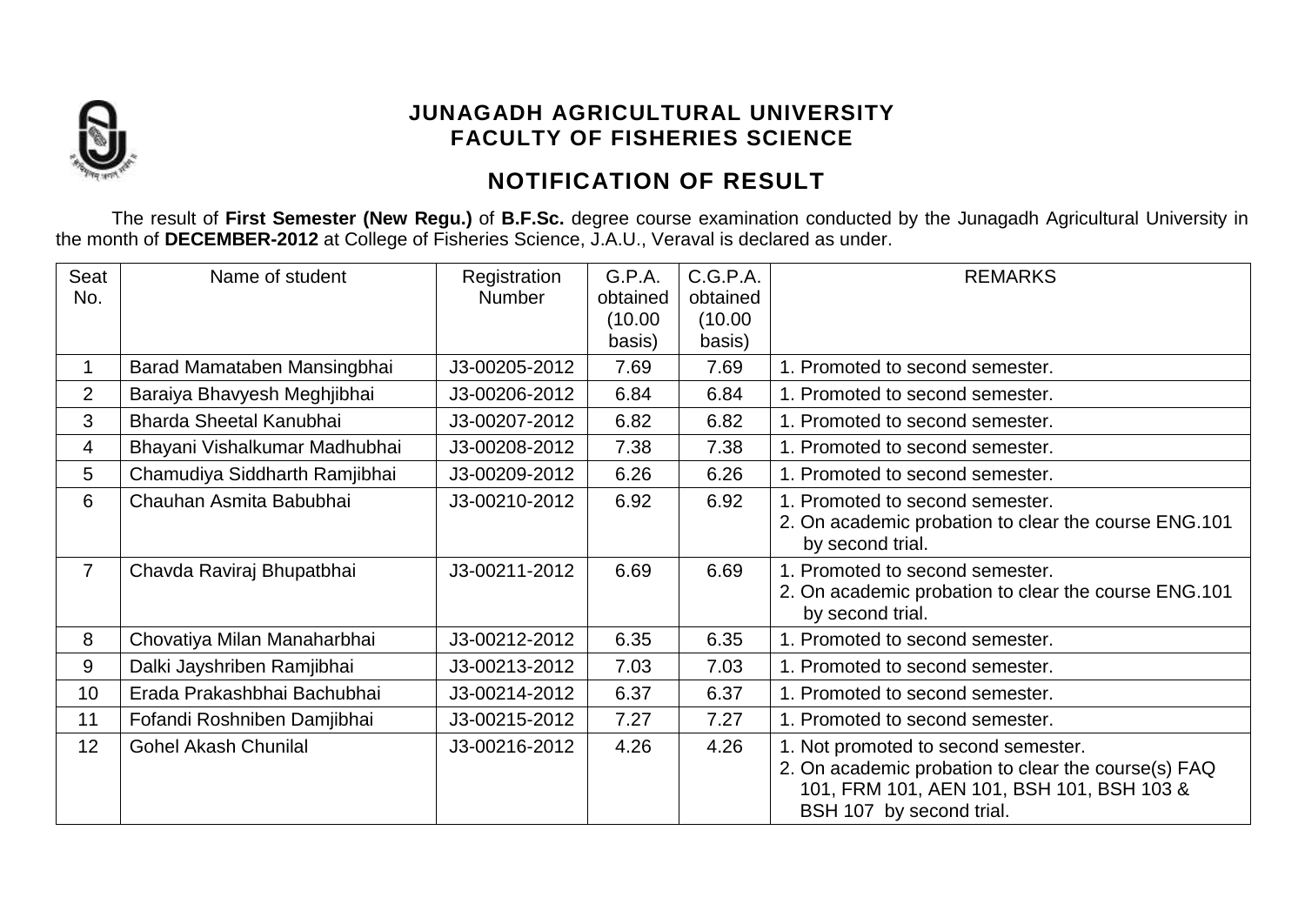| Seat<br>No. | Name of student                          | Registration<br><b>Number</b> | G.P.A.<br>obtained<br>(10.00)<br>basis) | C.G.P.A.<br>obtained<br>(10.00)<br>basis) | <b>REMARKS</b>                                                                                                                    |
|-------------|------------------------------------------|-------------------------------|-----------------------------------------|-------------------------------------------|-----------------------------------------------------------------------------------------------------------------------------------|
| 13          | Gohil Kuldipsinh Ravubha                 | J3-00217-2012                 | 5.19                                    | 5.19                                      | 1. Promoted to second semester.<br>2. On academic probation to clear the course(s)<br>FRM.101, BSH.101 & BSH.103 by second trial. |
| 14          | Goswami Megha Dineshgiri                 | J3-00218-2012                 | 7.56                                    | 7.56                                      | 1. Promoted to second semester.                                                                                                   |
| 15          | Halai Riyaz Rajakbhai                    | J3-00219-2012                 | 5.09                                    | 5.09                                      | 1. Promoted to second semester.<br>2. On academic probation to clear the course(s)<br>AEN 101 & BSH.101 by second trial.          |
| 16          | Jungi Dhaval Naran                       | J3-00220-2012                 | 6.08                                    | 6.08                                      | 1. Promoted to second semester.                                                                                                   |
| 17          | Jungi Harishchandra Dharmshi             | J3-00221-2012                 | 5.88                                    | 5.88                                      | 1. Promoted to second semester.                                                                                                   |
| 18          | Kalkani Manishkumar Bhupatbhai           | J3-00222-2012                 | 7.44                                    | 7.44                                      | 1. Promoted to second semester.                                                                                                   |
| 19          | Khoraba Jayshri Bhagvanji                | J3-00223-2012                 | 5.35                                    | 5.35                                      | 1. Promoted to second semester.<br>2. On academic probation to clear the course(s)<br>FAQ 101 & BSH.103 by second trial.          |
| 20          | Kuhada Dharmistha Devjibhai              | J3-00224-2012                 | 7.30                                    | 7.30                                      | 1. Promoted to second semester.                                                                                                   |
| 21          | Limbadiya Jatin Rajeshbhai               | J3-00225-2012                 | 5.49                                    | 5.49                                      | 1. Promoted to second semester.<br>2. On academic probation to clear the course<br>FRM.101 by second trial.                       |
| 22          | Madathil Deepa Dileepkumar               | J3-00226-2012                 | 6.62                                    | 6.62                                      | 1. Promoted to second semester.                                                                                                   |
| 23          | Mahavadiya Dushyantkumar<br>Rajendrabhai | J3-00227-2012                 | 6.34                                    | 6.34                                      | 1. Promoted to second semester.                                                                                                   |
| 24          | Naghera Asvin Menasibhai                 | J3-00228-2012                 | 5.17                                    | 5.17                                      | 1. Promoted to second semester.<br>2. On academic probation to clear the course(s)<br>FRM 101, BSH.101 & BSH.103 by second trial. |
| 25          | Pandya Drumilkumar Nareshbhai            | J3-00229-2012                 | 7.27                                    | 7.27                                      | 1. Promoted to second semester.                                                                                                   |
| 26          | Parmar Ashvinkumar Velabhai              | J3-00230-2012                 | 6.90                                    | 6.90                                      | 1. Promoted to second semester.                                                                                                   |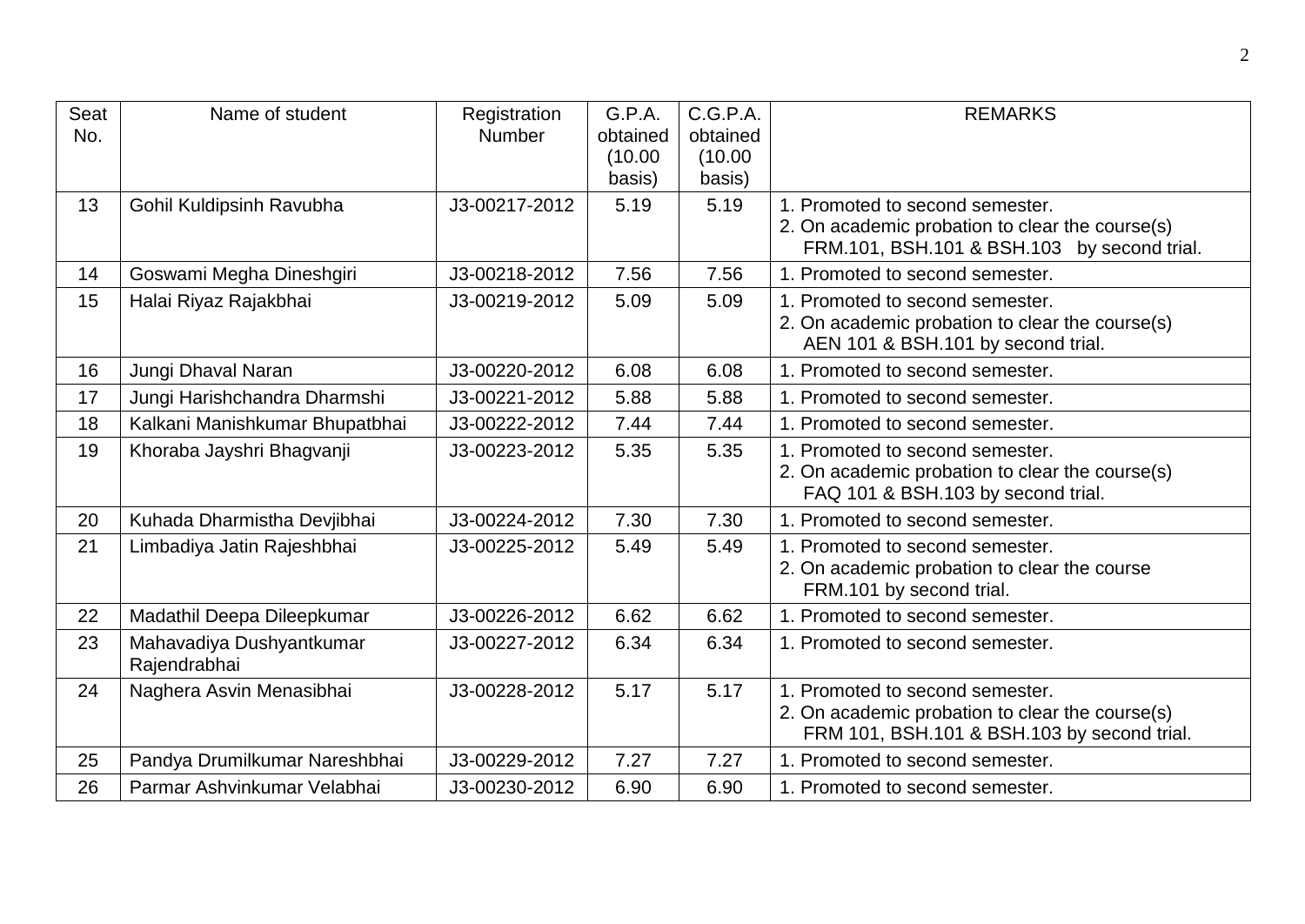| Seat<br>No.<br>27 | Name of student<br>Patel Parthkumar Mahendrabhai | Registration<br><b>Number</b><br>J3-00231-2012 | G.P.A.<br>obtained<br>(10.00<br>basis)<br>3.09 | C.G.P.A.<br>obtained<br>(10.00)<br>basis)<br>3.09 | <b>REMARKS</b><br>1. Not promoted to second semester.                                                                                                         |
|-------------------|--------------------------------------------------|------------------------------------------------|------------------------------------------------|---------------------------------------------------|---------------------------------------------------------------------------------------------------------------------------------------------------------------|
|                   |                                                  |                                                |                                                |                                                   | 2. On academic probation to clear the course(s)<br>FAQ.101, FRM.101, FRM.103, AEN.101, BSH.101,<br>BSH.103, BSH 105 & BSH.107 by second trial.                |
| 28                | Patel Sonal Nitinbhai                            | J3-00232-2012                                  | 4.68                                           | 4.68                                              | 1. Promoted to second semester.<br>2. On academic probation to clear the course(s)<br>FAQ.101, FRM.101, BSH.101& BSH.103<br>by second trial.                  |
| 29                | Rathod Hasmukhbhai Dilipbhai                     | J3-00233-2012                                  | 5.64                                           | 5.64                                              | 1. Promoted to second semester.<br>2. On academic probation to clear the course BSH 103<br>by second trial.                                                   |
| 30                | Rathod Hemrajbhai Gobarbhai                      | J3-00234-2012                                  | 4.66                                           | 4.66                                              | 1. Not promoted to second semester.<br>2. On academic probation to clear the course(s)<br>FAQ.101,<br>FRM.101, BSH.101, BSH.103 & ENG 101 by<br>second trial. |
| 31                | Rathod Vishalbhai Jodhabhai                      | J3-00235-2012                                  | 7.84                                           | 7.84                                              | 1. Promoted to second semester.                                                                                                                               |
| 32                | Sapra Dharmeshkumar Himmatbhai                   | J3-00236-2012                                  | 6.84                                           | 6.84                                              | 1. Promoted to second semester.                                                                                                                               |
| 33                | Sikotariya Sanishthakumar Haresh                 | J3-00237-2012                                  | 5.92                                           | 5.92                                              | 1. Promoted to second semester.<br>2. On academic probation to clear the course<br>FAQ.101 by second trial.                                                   |
| 34                | Solanki Lalji Chunilal                           | J3-00238-2012                                  | 6.03                                           | 6.03                                              | 1. Promoted to second semester.                                                                                                                               |
| 35                | Solanki Rahul Khodabhai                          | J3-00239-2012                                  | 8.33                                           | 8.33                                              | 1. Promoted to second semester.                                                                                                                               |
| 36                | Tandel Rutvikkumar Pravinbhai                    | J3-00240-2012                                  | 7.90                                           | 7.90                                              | 1. Promoted to second semester.                                                                                                                               |
| 37                | Vadhel Kalpeshbhai Govindbhai                    | J3-00241-2012                                  | 6.44                                           | 6.44                                              | 1. Promoted to second semester.                                                                                                                               |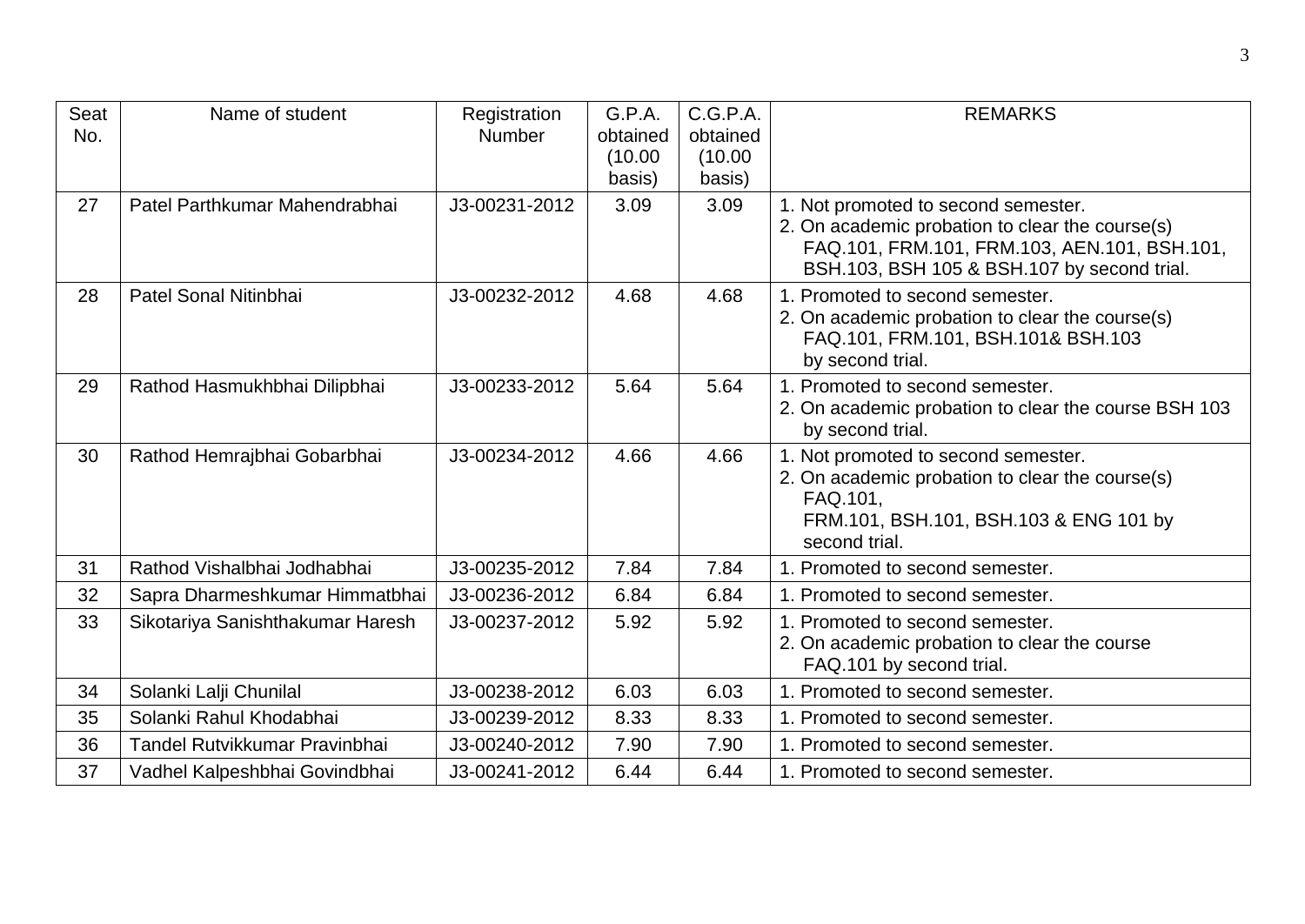| Seat<br>No.<br>38 | Name of student<br>Vagh Bharatkumar Hareshbhai | Registration<br><b>Number</b><br>J3-00242-2012 | G.P.A.<br>obtained<br>(10.00)<br>basis)<br>5.56 | C.G.P.A.<br>obtained<br>(10.00)<br>basis)<br>5.56 | <b>REMARKS</b><br>1. Promoted to second semester.<br>2. On academic probation to clear the course(s)<br>FAQ.101, BSH.101, BSH.103 & ENG 101 by second<br>trial.                                                                                                     |
|-------------------|------------------------------------------------|------------------------------------------------|-------------------------------------------------|---------------------------------------------------|---------------------------------------------------------------------------------------------------------------------------------------------------------------------------------------------------------------------------------------------------------------------|
| 39                | Vagh Sarman Naranbhai                          | J3-00243-2012                                  | 7.90                                            | 7.90                                              | 1. Promoted to second semester.                                                                                                                                                                                                                                     |
| 40                | Vaishya Sunil Dhanjibhai                       | J3-00244-2012                                  | 7.14                                            | 7.14                                              | 1. Promoted to second semester.                                                                                                                                                                                                                                     |
| 41                | Dholia Sudhirkumar Masaribhai                  | J3-00177-2011                                  | 4.55                                            | 4.55                                              | 1. Not promoted to second semester.<br>2. On academic probation to clear the course(s)<br>BSH.101, BSH.103 & BSH.107 by fourth & final<br>trial.                                                                                                                    |
| 42                | Gohel Vivek Prakashbhai                        | J3-00181-2011                                  | 5.59                                            | 5.59                                              | 1. Promoted to second semester.                                                                                                                                                                                                                                     |
| 43                | Makvana Dipteebahen Raseeklal                  | J3-00187-2011                                  | 5.29                                            | 5.29                                              | 1. Not promoted to second semester.<br>2. On academic probation to clear the course BSH.103<br>by fourth & final trial.                                                                                                                                             |
| 44                | Pathan Farhankhan Ibrahimkhan                  | J3-00194-2011                                  | 1.75                                            | 1.75                                              | 1. Not promoted to second semester.<br>2. On academic probation to clear the course(s) FAQ<br>101, FRM 101, BSH 101, BSH.103 & BSH.107 by<br>fourth & final trial.                                                                                                  |
| 45                | Shingadiya Kalpesh<br>Rameshchandra            | J3-00198-2011                                  | 1.45                                            | 1.45                                              | 1. Not promoted to second semester.<br>2. On academic probation to clear the course(s)<br>FAQ.101,<br>FRM.101 & AEN.101 by fourth & final trial.<br>3. He has to repeat the course(s) FRM.103, BSH.101 &<br>BSH 107 by fourth & final trial as and when<br>offered. |
| 46                | Vadher Sanjay Vijaybhai                        | J3-00203-2011                                  | 6.10                                            | 6.10                                              | 1. Promoted to second semester.                                                                                                                                                                                                                                     |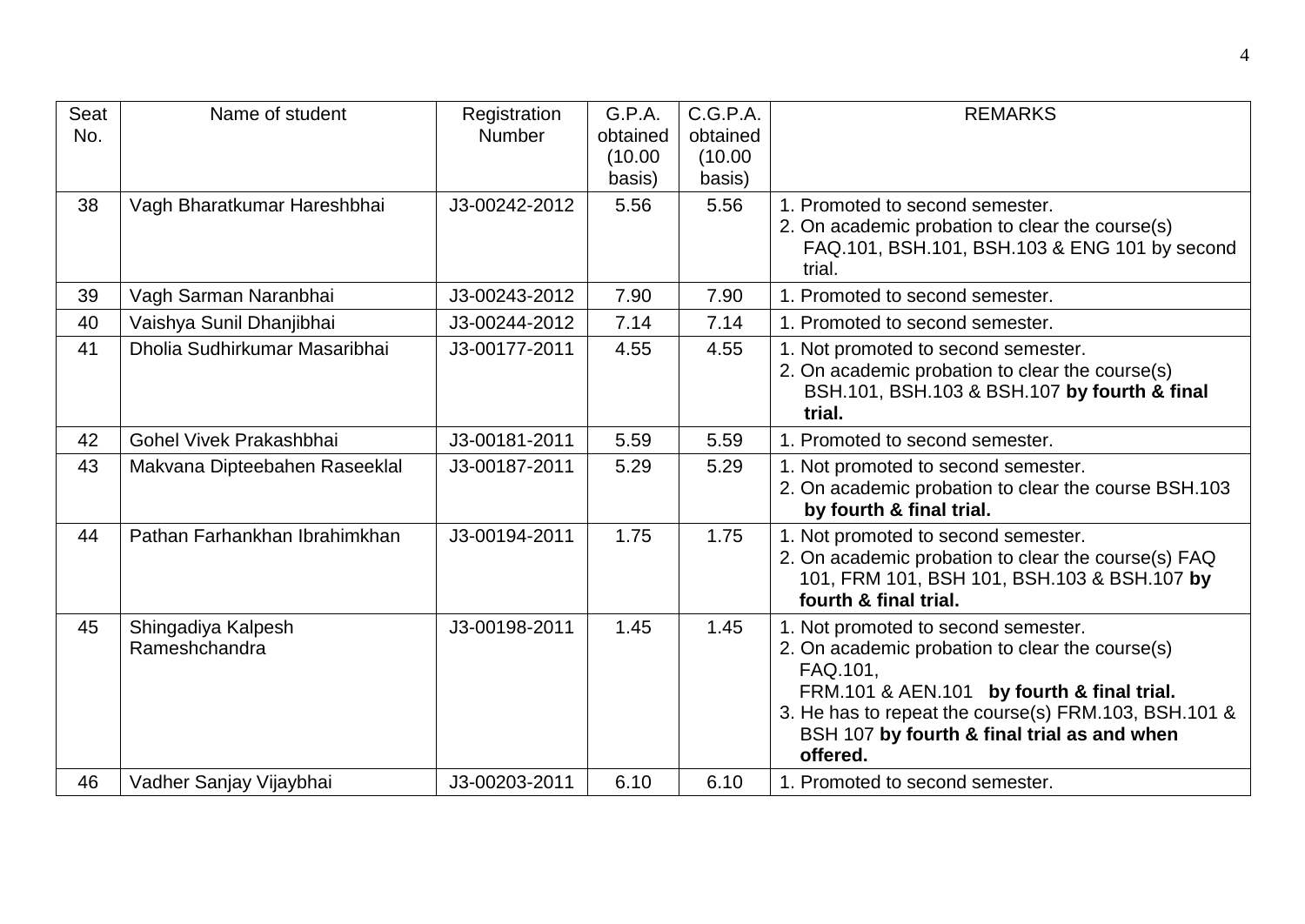

## **NOTIFICATION OF RESULT**

The result of **Second Semester (New Supple.)** of **B.F.Sc.** degree course examination conducted by the Junagadh Agricultural University in the month of **DECEMBER-2012** at College of Fisheries Science, J.A.U., Veraval is declared as under.

| Seat            | Name of student                  | Registration  | G.P.A.   | O.G.P.A. | <b>REMARKS</b>                  |
|-----------------|----------------------------------|---------------|----------|----------|---------------------------------|
| No.             |                                  | <b>Number</b> | obtained | obtained |                                 |
|                 |                                  |               | (10.00   | (10.00   |                                 |
|                 |                                  |               | basis)   | basis)   |                                 |
|                 | Anjani Pritiben Naranbhai        | J3-00172-2011 | 5.70     | 5.83     | 1. Promoted to fourth semester. |
|                 | Bhardava Rajesh Dhirajlal        | J3-00173-2011 | 5.89     | 5.94     | 1. Promoted to fourth semester. |
| 3               | Bhil Bhaveshbhai Bharatbhai      | J3-00174-2011 | 5.78     | 5.73     | 1. Promoted to fourth semester. |
| 4               | Chauhan Moin Basirbhai           | J3-00138-2010 | 6.44     | 6.02     | 1. Promoted to fourth semester. |
| 5               | <b>Gohil Ajaysinh Kishorsinh</b> | J3-00182-2011 | 5.74     | 5.70     | 1. Promoted to fourth semester. |
| 6               | Gohil Kapilbhai Lalabhai         | J3-00183-2011 | 6.32     | 6.47     | 1. Promoted to fourth semester. |
|                 | Karetha Ravikumar Bhikhubhai     | J3-00185-2011 | 6.14     | 6.24     | 1. Promoted to fourth semester. |
| 8               | Parmar Sudhir Keshubhai          | J3-00191-2011 | 5.72     | 6.02     | 1. Promoted to fourth semester. |
| 9               | Patal Ashwin Ugabhai             | J3-00193-2011 | 6.21     | 6.15     | 1. Promoted to fourth semester. |
| 10 <sup>1</sup> | Raval Jay Atulkumar              | J3-00197-2011 | 6.37     | 6.19     | 1. Promoted to fourth semester. |
| 11              | Shrimali Lomeshkumar             | J3-00128-2009 | 5.86     | 5.71     | 1. Promoted to fourth semester. |
|                 | Pravinkumar                      |               |          |          |                                 |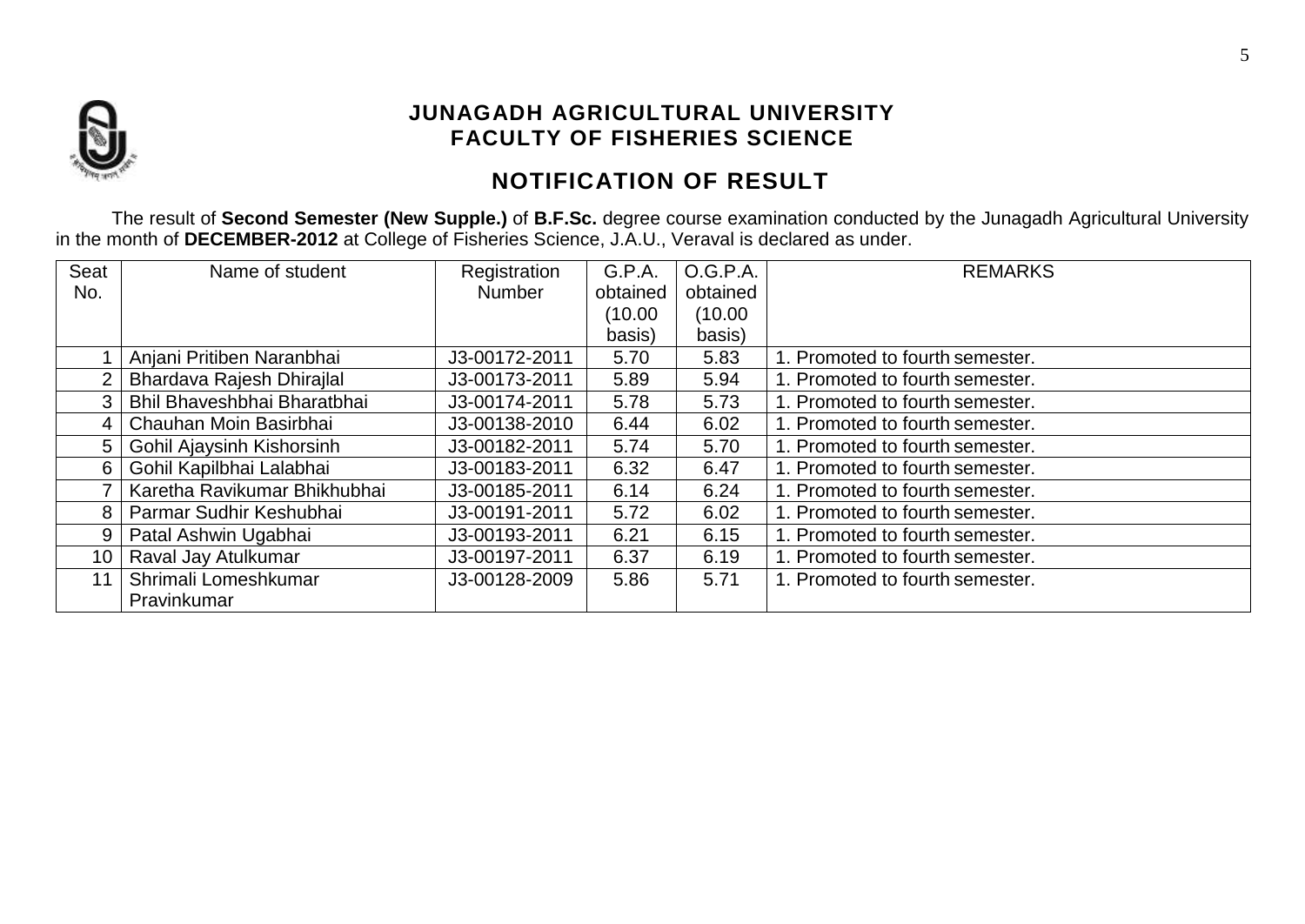

### **JUNAGADH AGRICULTURAL UNIVERSITY FACULTY OF FISHERIES SCIENCE NOTIFICATION OF RESULT**

The result of **Third Semester (New Regu.)** of **B.F.Sc.** degree course examination conducted by the Junagadh Agricultural University in the month of **DECEMBER-2012** at College of Fisheries Science, J.A.U., Veraval is declared as under.

| Seat            | Name of student                | Registration  | G.P.A.   | O.G.P.A  | <b>REMARKS</b>                                  |
|-----------------|--------------------------------|---------------|----------|----------|-------------------------------------------------|
| No.             |                                | <b>Number</b> | obtained |          |                                                 |
|                 |                                |               | (10.00)  | obtained |                                                 |
|                 |                                |               | basis)   | (10.00)  |                                                 |
|                 |                                |               |          | basis)   |                                                 |
|                 | Agravat Kuldipkumar Rajeshbhai | J3-00170-2011 | 5.95     | 6.37     | 1. Promoted to fourth semester.                 |
| 2 <sup>1</sup>  | Anjali Pushp                   | J3-00171-2011 | 8.64     | 8.86     | 1. Promoted to fourth semester.                 |
| 3 <sup>1</sup>  | Anjani Pritiben Naranbhai      | J3-00172-2011 | 4.95     | 5.54     | 1. Promoted to fourth semester.                 |
|                 |                                |               |          |          | 2. On academic probation to clear the course(s) |
|                 |                                |               |          |          | FAQ.203 & BSH.203 by second trial.              |
| 4               | Bhardava Rajesh Dhirajlal      | J3-00173-2011 | 6.22     | 6.03     | . Promoted to fourth semester.                  |
| 5               | Bhil Bhaveshbhai Bharatbhai    | J3-00174-2011 | 5.75     | 5.74     | 1. Promoted to fourth semester.                 |
| 6               | Chauhan Moin Basirbhai         | J3-00138-2010 | 5.68     | 5.91     | 1. Promoted to fourth semester.                 |
|                 | Chauhan Yashodhankumar         | J3-00175-2011 | 7.74     | 7.82     | 1. Promoted to fourth semester.                 |
|                 | Hareshkumar                    |               |          |          |                                                 |
| 8               | Divya Mol K.K                  | J3-00179-2011 | 8.31     | 8.61     | . Promoted to fourth semester.                  |
| 9               | Fofandi Kalpesh Lakhambhai     | J3-00180-2011 | 6.48     | 6.51     | 1. Promoted to fourth semester.                 |
| 10 <sup>°</sup> | Gohil Ajaysinh Kishorsinh      | J3-00182-2011 | 5.77     | 5.72     | 1. Promoted to fourth semester.                 |
| 11              | Gohil Kapilbhai Lalabhai       | J3-00183-2011 | 5.78     | 6.25     | 1. Promoted to fourth semester.                 |
| 12              | Karetha Ravikumar Bhikhubhai   | J3-00185-2011 | 5.79     | 6.09     | 1. Promoted to fourth semester.                 |
| 13 <sup>1</sup> | Khaniya Anil Rameshbhai        | J3-00186-2011 | 6.10     | 6.09     | 1. Promoted to fourth semester.                 |
| 14              | Muchhal Haresh Dayabhai        | J3-00151-2010 | 6.16     | 5.81     | 1. Promoted to fourth semester.                 |
| 15 <sub>1</sub> | Muchhaliya Kuldipkumar         | J3-00189-2011 | 6.71     | 6.88     | 1. Promoted to fourth semester.                 |
|                 | Jesukhbhai                     |               |          |          |                                                 |
| 16 <sup>1</sup> | Parmar Sudhir Keshubhai        | J3-00191-2011 | 5.35     | 5.80     | . Promoted to fourth semester.                  |
| 17              | Patadiya Dhaval Sureshbhai     | J3-00192-2011 | 7.05     | 7.15     | 1. Promoted to fourth semester.                 |
| 18 <sup>°</sup> | Patal Ashwin Ugabhai           | J3-00193-2011 | 5.91     | 6.08     | 1. Promoted to fourth semester.                 |
| 19 <sup>1</sup> | Pathan Juned Javed             | J3-00195-2011 | 7.15     | 6.98     | 1. Promoted to fourth semester.                 |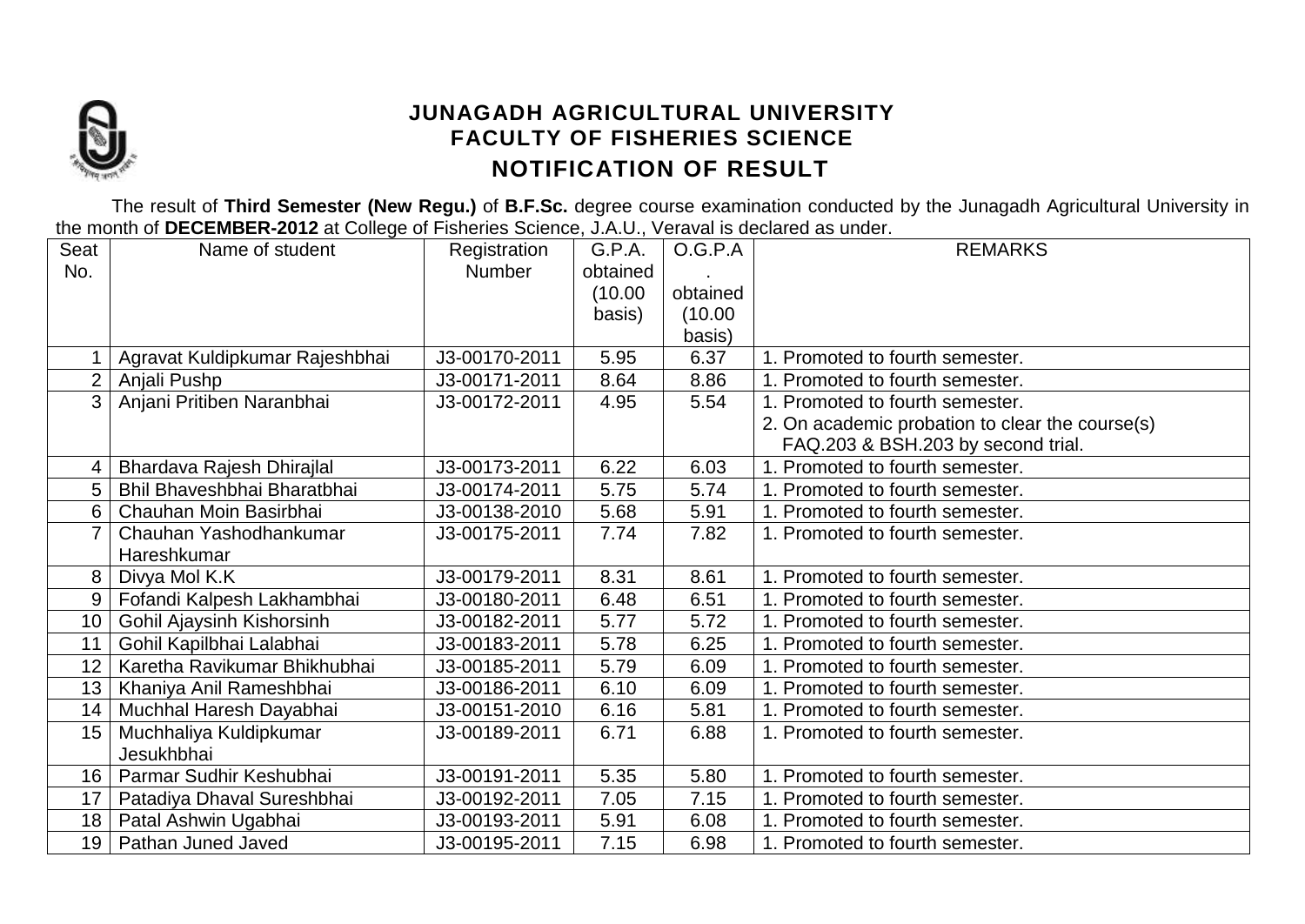| Seat | Name of student                 | Registration  | G.P.A.   | O.G.P.A  | <b>REMARKS</b>                                  |
|------|---------------------------------|---------------|----------|----------|-------------------------------------------------|
| No.  |                                 | <b>Number</b> | obtained |          |                                                 |
|      |                                 |               | (10.00   | obtained |                                                 |
|      |                                 |               | basis)   | (10.00)  |                                                 |
|      |                                 |               |          | basis)   |                                                 |
| 20   | Rathod Gopalkumar Devsibhai     | J3-00196-2011 | 7.10     | 6.78     | 1. Promoted to fourth semester.                 |
| 21   | Raval Jay Atulkumar             | J3-00197-2011 | 5.87     | 6.09     | 1. Promoted to fourth semester.                 |
| 22   | Shrimali Lomeshkumar            | J3-00128-2009 | 5.16     | 5.53     | 1. Promoted to fourth semester.                 |
|      | Pravinkumar                     |               |          |          | 2. On academic probation to clear the course(s) |
|      |                                 |               |          |          | FAQ.203 & BSH.203 by second trial.              |
| 23   | Solanki Piyush Jiva             | J3-00199-2011 | 5.83     | 5.99     | 1. Promoted to fourth semester.                 |
| 24   | Sonia                           | J3-00200-2011 | 8.94     | 8.96     | 1. Promoted to fourth semester.                 |
| 25   | Tandel Jitendrakumar Thakorbhai | J3-00201-2011 | 7.17     | 6.81     | 1. Promoted to fourth semester.                 |
| 26   | Vadhel Nirali Pradipbhai        | J3-00202-2011 | 6.60     | 6.71     | 1. Promoted to fourth semester.                 |
| 27   | Rathod Vinaykumar Dhanjibhai    | J3-00125-2009 | 5.10     | 5.26     | 1. Not promoted to fourth semester.             |
|      |                                 |               |          |          | 2. On academic probation to clear the course(s) |
|      |                                 |               |          |          | FAQ.203 & AEN by fourth & final trial.          |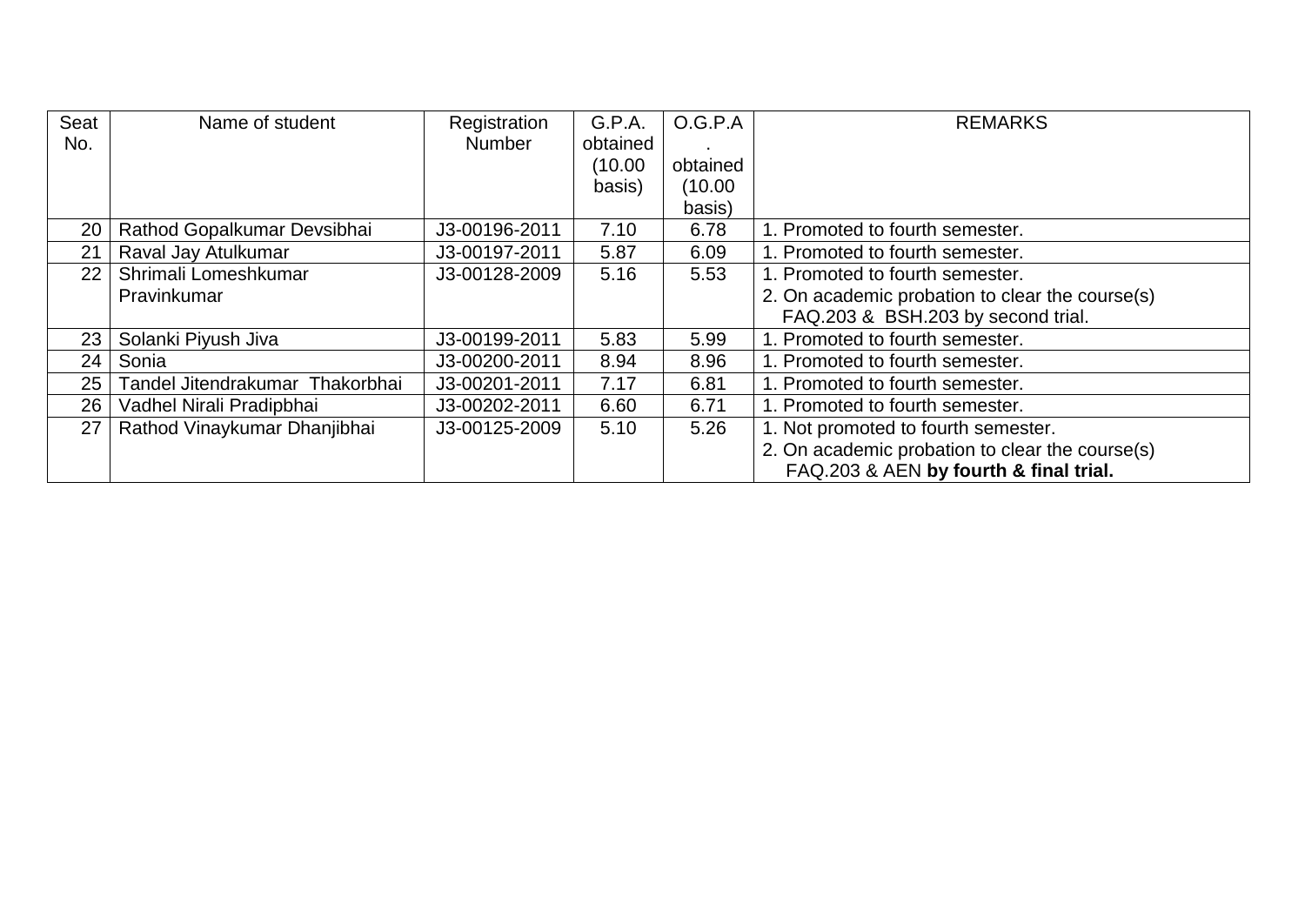

# **NOTIFICATION OF RESULTS**

The result of **Fourth Semester (New Supple.)** of **B.F.Sc.** degree course examination conducted by the Junagadh Agricultural University in the month of **DECEMBER-2012** at College of Fisheries Science, J.A.U, Veraval is declared as under.

| Seat | Name of student               | Registration  | G.P.A.   | O.G.P.A. | <b>REMARKS</b>              |
|------|-------------------------------|---------------|----------|----------|-----------------------------|
| No.  |                               | <b>Number</b> | obtained | obtained |                             |
|      |                               |               | (10.00   | (10.00   |                             |
|      |                               |               | basis)   | basis)   |                             |
|      | Makrani Aunraza Abdulkarim    | J3-00088-2008 | 6.20     | 5.80     | Promoted to sixth semester. |
|      | Solanki Ravikumar Meghajibhai | J3-00129-2009 | 5.83     | 5.58     | Promoted to sixth semester. |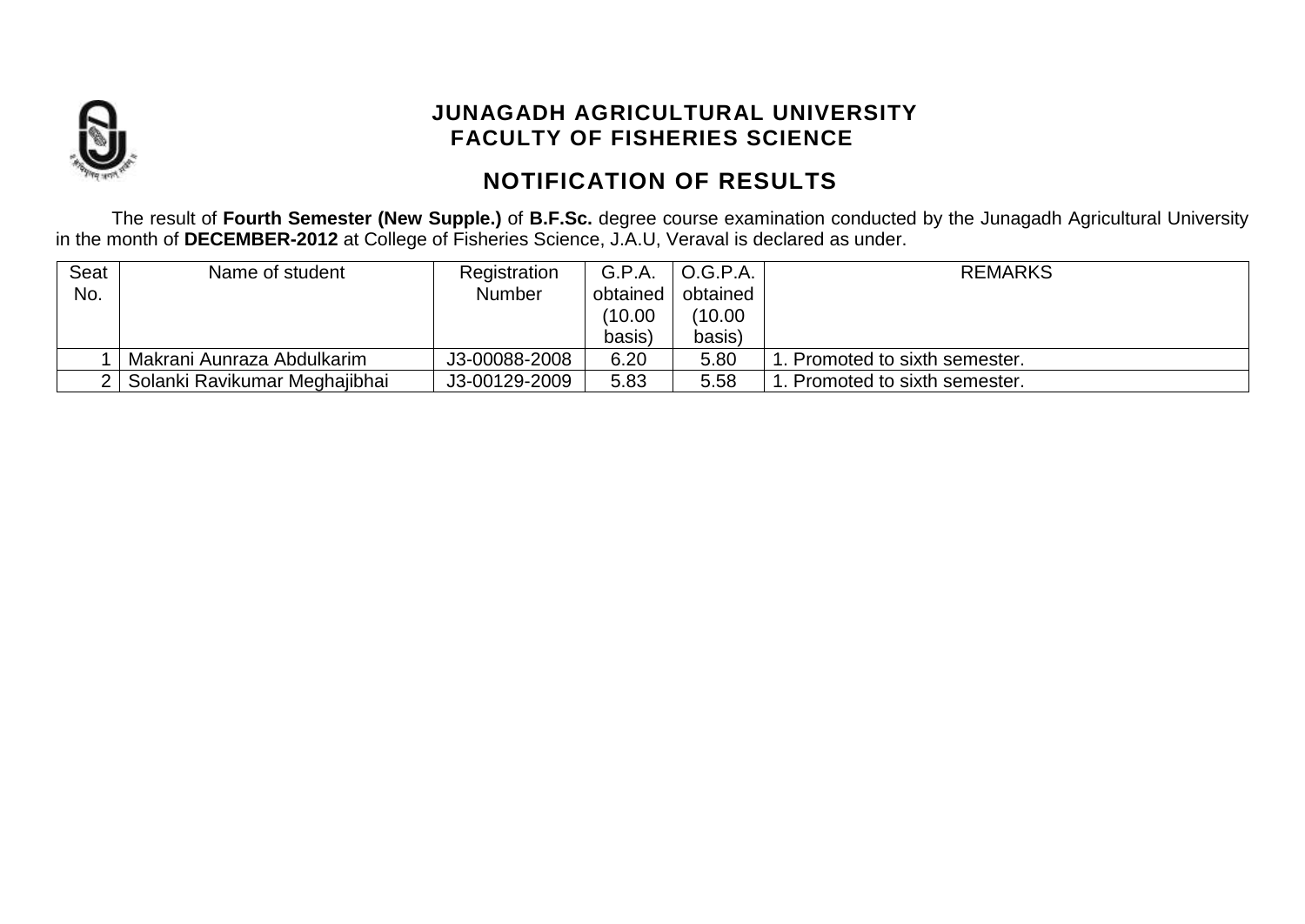

# **NOTIFICATION OF RESULT**

The result of **Fifth Semester (New Regu.)** of **B.F.Sc.** degree course examination conducted by the Junagadh Agricultural University in the month of **DECEMBER-2012** at College of Fisheries Science, J.A.U., Veraval is declared as under.

| Seat            | Name of student                    | Registration  | G.P.A.   | O.G.P.A. | <b>REMARKS</b>                                  |
|-----------------|------------------------------------|---------------|----------|----------|-------------------------------------------------|
| No.             |                                    | <b>Number</b> | obtained | obtained |                                                 |
|                 |                                    |               | (10.00   | (10.00)  |                                                 |
|                 |                                    |               | basis)   | basis)   |                                                 |
|                 | Chavda Hetal Khimjibhai            | J3-00139-2010 | 7.00     | 7.68     | 1. Promoted to sixth semester.                  |
| $\overline{2}$  | Fofandi Yogesh Nagindas            | J3-00143-2010 | 5.64     | 6.02     | 1. Promoted to sixth semester.                  |
|                 |                                    |               |          |          | 2. On academic probation to clear the course    |
|                 |                                    |               |          |          | FAQ 305 by second trial.                        |
| 3               | <b>Gohil Dilipsinh Balvantsinh</b> | J3-00144-2010 | 4.79     | 5.79     | 1. Promoted to sixth semester.                  |
|                 |                                    |               |          |          | 2. On academic probation to clear the course(s) |
|                 |                                    |               |          |          | FAQ 301, FAQ 305 & PHT 303 by second trial.     |
| $\overline{4}$  | Lakhadhir Dipeeka Dineshbhai       | J3-00146-2010 | 7.57     | 7.05     | 1. Promoted to sixth semester.                  |
| 5               | Makrani Aunraza Abdulkarim         | J3-00088-2008 | 5.31     | 5.70     | 1. Promoted to sixth semester.                  |
|                 |                                    |               |          |          | 2. On academic probation to clear the course(s) |
|                 |                                    |               |          |          | FAQ 301 & FAQ 305 by second trial.              |
| 6               | Masani Milan Nagindas              | J3-00148-2010 | 7.62     | 7.54     | 1. Promoted to sixth semester.                  |
|                 | Mori Yogeshkumar Abhesingh         | J3-00150-2010 | 6.70     | 7.06     | 1. Promoted to sixth semester.                  |
| 8               | Panja Tehseen Hamid                | J3-00152-2010 | 7.64     | 7.74     | 1. Promoted to sixth semester.                  |
| 9               | Raju Ram                           | J3-00156-2010 | 8.09     | 8.29     | 1. Promoted to sixth semester.                  |
| 10 <sup>°</sup> | Sakshi Kumari                      | J3-00160-2010 | 6.41     | 6.77     | 1. Promoted to sixth semester.                  |
| 11              | Shibli Shailendra                  | J3-00163-2010 | 8.58     | 8.72     | 1. Promoted to sixth semester.                  |
| 12 <sup>2</sup> | Shyam Kumar                        | J3-00164-2010 | 7.88     | 8.10     | 1. Promoted to sixth semester.                  |
| 13              | Sisodia Anju Aligbhai              | J3-00165-2010 | 5.98     | 6.10     | 1. Promoted to sixth semester.                  |
|                 |                                    |               |          |          | 2. On academic probation to clear the course    |
|                 |                                    |               |          |          | FAQ 305 by second trial.                        |
| 14              | Solanki Ravikumar Meghajibhai      | J3-00129-2009 | 5.65     | 5.59     | 1. Promoted to sixth semester.                  |
|                 |                                    |               |          |          | 2. On academic probation to clear the course    |
|                 |                                    |               |          |          | FAQ 305 by second trial.                        |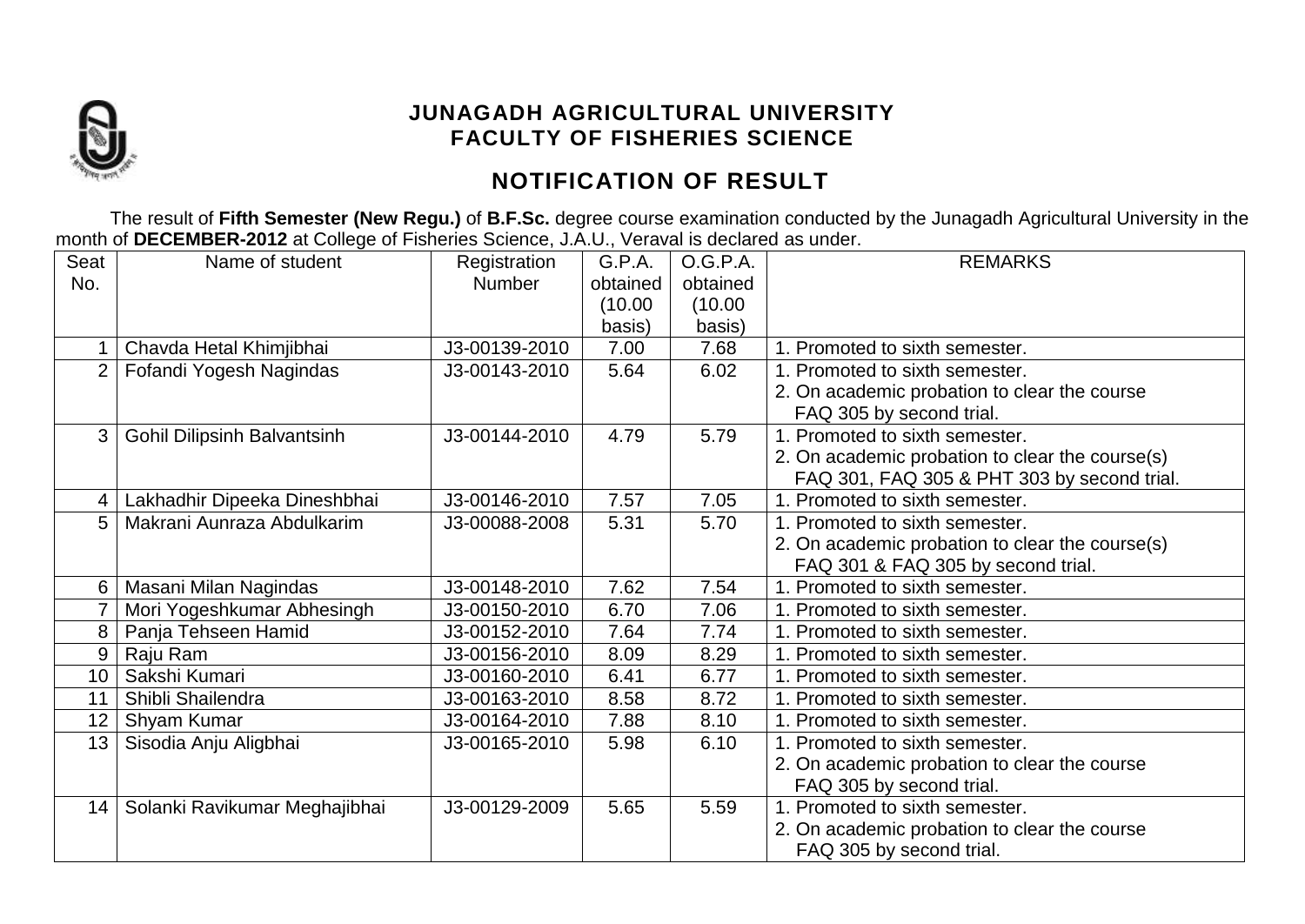| Seat            | Name of student           | Registration  | G.P.A.   | O.G.P.A. | <b>REMARKS</b>                               |
|-----------------|---------------------------|---------------|----------|----------|----------------------------------------------|
| No.             |                           | <b>Number</b> | obtained | obtained |                                              |
|                 |                           |               | (10.00   | (10.00   |                                              |
|                 |                           |               | basis)   | basis)   |                                              |
| 15 <sup>1</sup> | Vasava Rajesh Jayantibhai | J3-00167-2010 | 5.73     | 6.20     | 1. Promoted to sixth semester.               |
|                 |                           |               |          |          | 2. On academic probation to clear the course |
|                 |                           |               |          |          | FAQ 301 by second trial.                     |
| 16              | Vikas                     | J3-00168-2010 | 6.67     | 6.72     | 1. Promoted to sixth semester.               |
| 17              | Vyas Upasana Dhirajlal    | J3-00169-2010 | 7.44     | 7.35     | 1. Promoted to sixth semester.               |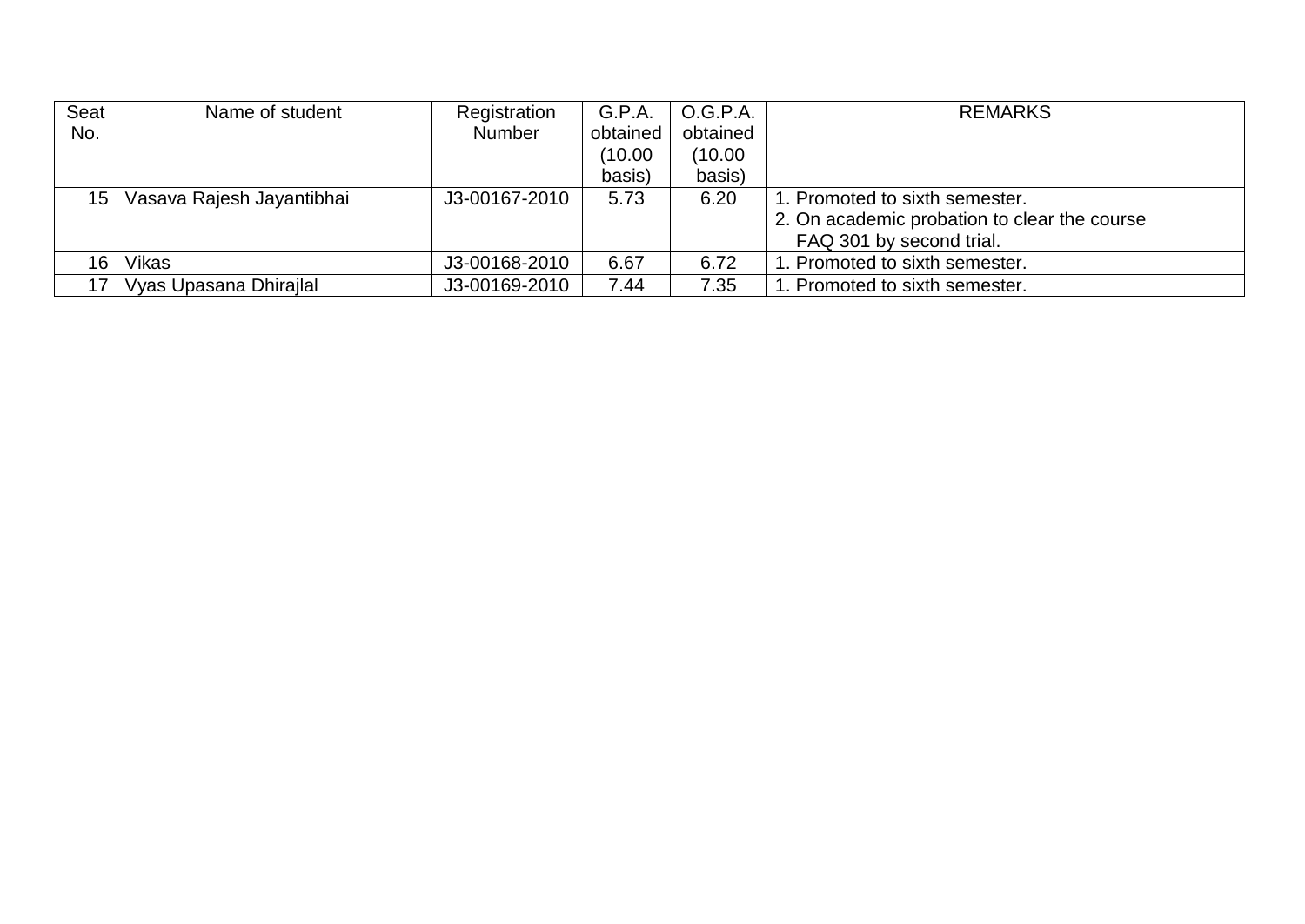

## **NOTIFICATION OF RESULT**

The result of **Seventh Semester (New Regu.)** of **B.F.Sc.** degree course examination conducted by the Junagadh Agricultural University in the month of **DECEMBER-2012** at College of Fisheries Science, J.A.U., Veraval is declared as under.

| Seat            | Name of student                 | Registration  | G.P.A.   | O.G.P.A. | <b>REMARKS</b>                  |
|-----------------|---------------------------------|---------------|----------|----------|---------------------------------|
| No.             |                                 | <b>Number</b> | obtained | obtained |                                 |
|                 |                                 |               | (10.00   | (10.00)  |                                 |
|                 |                                 |               | basis)   | basis)   |                                 |
|                 | <b>Anand Kumar Verma</b>        | J3-00100-2009 | 8.40     | 7.75     | 1. Promoted to eighth semester. |
|                 | Bhetariya Geetaben Parabatbhai  | J3-00102-2009 | 7.40     | 6.23     | 1. Promoted to eighth semester. |
| 3 <sup>1</sup>  | Bishara Ali Juma                | J3-00103-2009 | 8.60     | 8.01     | 1. Promoted to eighth semester. |
| 4               | Divaraniya Shantiben Vajshibhai | J3-00107-2009 | 8.20     | 7.15     | 1. Promoted to eighth semester. |
| 5               | Halai Ramiz Razakbhai           | J3-00109-2009 | 8.60     | 7.12     | 1. Promoted to eighth semester. |
| 6               | Masani Bhavika Bachubhai        | J3-00114-2009 | 7.80     | 6.68     | 1. Promoted to eighth semester. |
|                 | Mchanga Said Khamis             | J3-00115-2009 | 7.30     | 7.17     | 1. Promoted to eighth semester. |
| 8               | Pampaniya Nirbhaykumar          | J3-00118-2009 | 8.80     | 7.04     | 1. Promoted to eighth semester. |
|                 | Arjanbhai                       |               |          |          |                                 |
| 9 <sup>1</sup>  | Parmar Anirudhsinh Manojbhai    | J3-00120-2009 | 8.70     | 8.04     | 1. Promoted to eighth semester. |
|                 | 10   Parmar Ejaz A. Rahim       | J3-00121-2009 | 9.20     | 7.82     | 1. Promoted to eighth semester. |
| 11              | Parmar Minaz Husenbhai          | J3-00122-2009 | 8.20     | 7.85     | 1. Promoted to eighth semester. |
|                 | 12   Pravesh Kumar              | J3-00124-2009 | 8.20     | 8.28     | 1. Promoted to eighth semester. |
| 13 <sup>1</sup> | Vaishya Ravi Chunilal           | J3-00132-2009 | 7.90     | 6.93     | 1. Promoted to eighth semester. |
| 14              | Vala Rajeshbhai Bhojabhai       | J3-00133-2009 | 8.60     | 7.49     | 1. Promoted to eighth semester. |
| 15              | Vinod Kumar Paswan              | J3-00134-2009 | 7.70     | 7.54     | 1. Promoted to eighth semester. |
| 16              | Ali Kassim Mohammed             | J3-00099-2009 | 7.80     | 6.39     | 1. Promoted to eighth semester. |
| 17              | Charan Kanudan Shambhudan       | J3-00105-2009 | 8.30     | 6.37     | 1. Promoted to eighth semester. |
| 18              | Chudasama Hemang Mohanbhai      | J3-00106-2009 | 8.30     | 6.81     | 1. Promoted to eighth semester. |
| 19              | Jaala Simba Khamisi             | J3-00110-2009 | 7.90     | 6.61     | 1. Promoted to eighth semester. |
| 20              | Joshi Dhairy Rajnikant          | J3-00111-2009 | 8.30     | 6.28     | 1. Promoted to eighth semester. |
| 21              | Katira Nareshbhai Nathabhai     | J3-00112-2009 | 8.60     | 6.78     | 1. Promoted to eighth semester. |